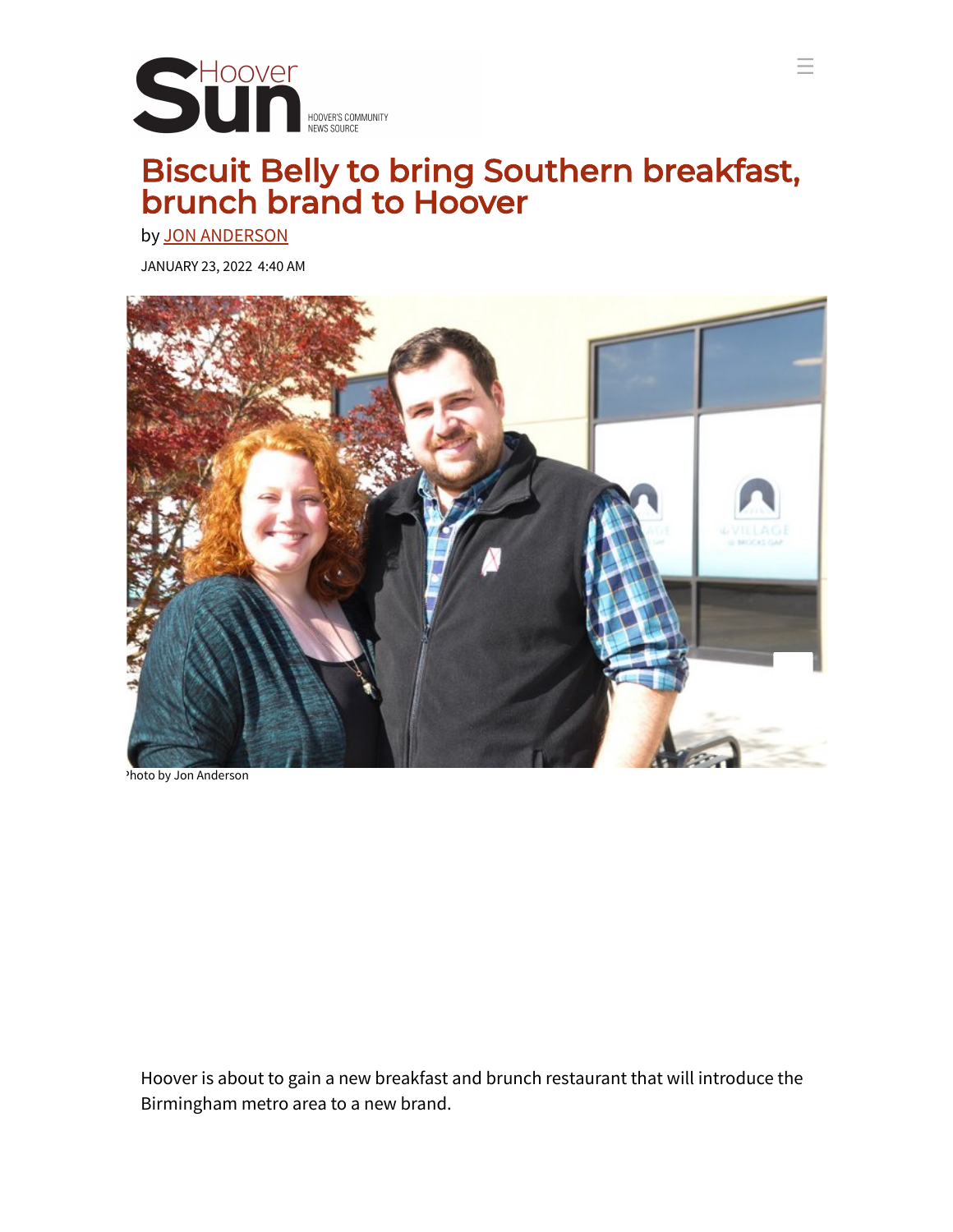

The Power Brands Hospitality Group plans to open a franchise location of Biscuit Belly, a Kentucky-based breakfast and brunch restaurant, in The Village at Brock's Gap this spring.

As of mid-January, there were three Biscuit Belly locations in Louisville and one in Evansville, Indiana, but the company has signed franchise deals for at least 20 more locations in states that include Alabama, Georgia and Tennessee, said Andrew Adams, a Hoover resident who will operate the Hoover location with his wife, Rachel.

Biscuit Belly focuses on Southern-style breakfast food and includes most of the staples such as eggs, bacon, sausage links, hash browns, French toast, pancakes, fresh fruit and, of course, biscuits. The eatery offers at least a dozen kinds of biscuit sandwiches that include:

► The Rockwell, a biscuit with buttermilk fried chicken breast, cheddar and goetta sausage gravy

► Biscuit Brisket, with house-smoked brisket, Alabama white barbecue sauce, caramelized onion and crunchy cabbage slaw

► Edgy Veggie, with fried green tomatoes, mushroom gravy, cheddar and an over easy egg

► S'mores Biscuit, an open-face biscuit with toasted marshmallows, graham cracker crumbles and chocolate gravy

► The Boozy Bird, with buttermilk fried chicken breast smothered in bourbon maple syrup

There are four different kinds of gravy, including mushroom gravy, hot brown gravy, goetta sausage gravy and chocolate gravy, Adams said. Drink offerings include milk, tea, coffee, lattes, cappuccinos, mochas and an array of breakfast cocktails, if the alcoholic beverage license is approved.

Adams said he and his wife think Hoover could really use a "Southern down-home breakfast place that offers quality food and a cool experience."